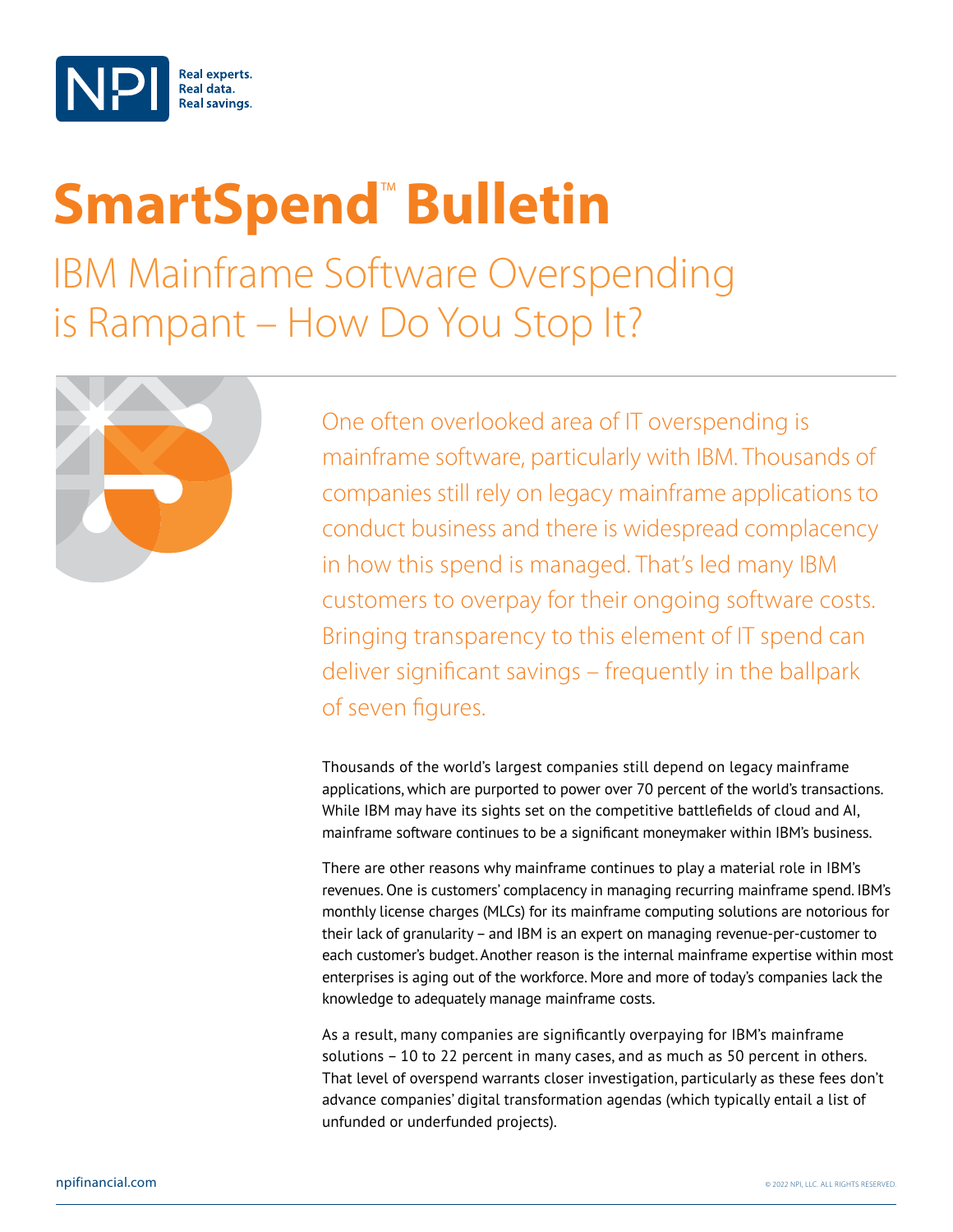**Line item analysis is** 

## **FOUR TIPS FOR ANALYZING IBM MAINFRAME SPEND**

To achieve material savings on IBM mainframe software costs, companies need visibility and validation of their current spend to develop a benchmark-based cost reduction plan. NPI recommends companies conduct an IBM mainframe software assessment that includes the following steps:

- Inspect monthly license charges for errors. IBM's MLCs are typically difficult to decipher. In many cases, charges fall under a broader, bundled, auto-pilot maintenance fee. This makes it easy for companies to miss billing errors – which are surprisingly common. The onus is on the customer to validate the accuracy of fees on an ongoing basis.
- Confirm you're only being charged for supported products. NPI has seen numerous cases where IBM charges customers for products it no longer sells or supports. Understand your spend at the line-item level to confirm you're not paying for unsupported products.
- Conduct line-item price benchmark analysis on all elements of mainframe spend. Pricing for mainframe solutions is complex. For many customers it's an "auto-pilot" budget item that recurs year after year, and no one digs into the details behind the numbers. IBM mainframe customers should benchmark current pricing against fair market value at the line-item level to identify overspending gaps while taking into account products, quantity, total spend and current market conditions. This analysis will yield specific cost reduction targets for each line item that will lay the foundation for price renegotiations with IBM.
- Apply competitive pressure whether or not you intend to actually switch vendors. In addition to identifying over-market costs, companies should identify like-for-like replacements from rivals and model potential savings. Even if "only" used as negotiation leverage, this information is a powerful tactic for negotiating savings. However, in some cases, companies may find the savings offered by a competitor are incentive enough to switch vendors. In one scenario, an NPI client elected to switch one line item from IBM to BMC after realizing they could quickly and easily realize an 85% cost reduction (over \$1M in annual savings).

## **NOW IS THE TIME TO CONDUCT AN IBM MAINFRAME SPEND ASSESSMENT**

For many IBM customers, mainframe software spend consumes much more than its fair share of annual IT operating budgets. While some customers have long-term plans to migrate away from the vendor's legacy applications, that doesn't mitigate the need to eliminate overspending between now and whenever those plans are implemented.

Companies that have never conducted a mainframe spend assessment, or haven't conducted one in the last 24 to 36 months, should act quickly. The potential for seven-figure savings is high for many customers, and that spend could be reallocated to unfunded IT projects in the queue.



**crucial.** One customer learned their IBM Tivoli spend was off-the-charts over market – but it had been hidden for so long under a bundled maintenance fee that there was no visibility into this anomaly. This analysis helped the company save over \$500,000 annually on Tivoli alone.